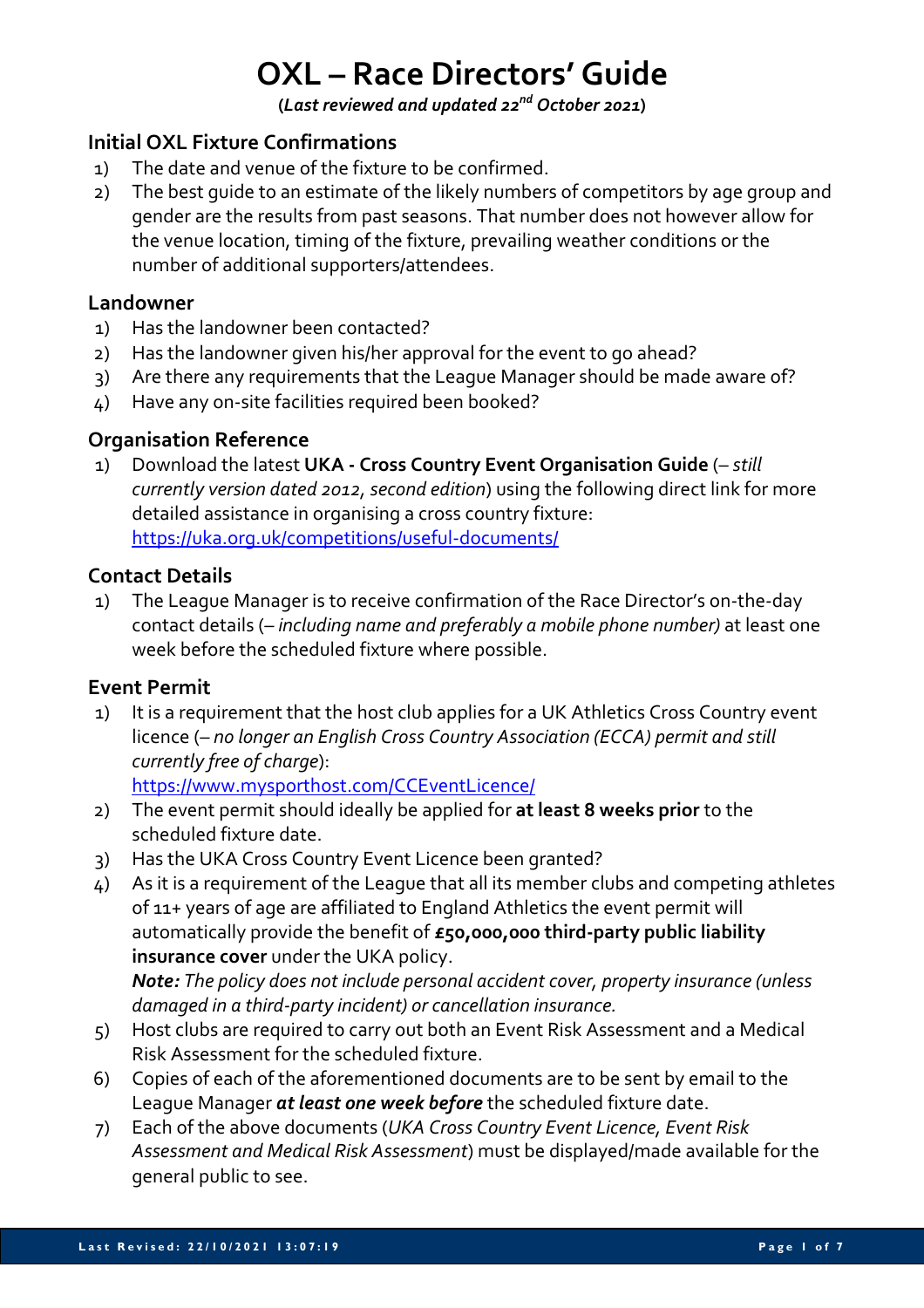8) The Race Director for the fixture is responsible for ensuring that the three abovementioned documents are seen by the Race Referee on-the-day prior to the commencement of the fixture.

# **Legal Position for Volunteers**

1) Please refer to **The Legal Position** section of the **UKA - Cross Country Event Organisation Guide** on **pages 36-37**.

#### **Public Notification of the Event**

- 1) Please inform the following organizations, by email or post, that the event is scheduled to take place:
	- **Local Parish Council**
	- **Local Police Authority**
	- **Local Ambulance Service**
	- **Local Fire Station Service**
- 2) A rough estimate of the numbers of attendees (– *athletes, marshals, officials, supporters, general public, etc.*) at the event will need to be confirmed.
- 3) Please ensure confirmation of the above is forwarded by email to the League Manager at least one week before the scheduled fixture date.

#### **Event Medical Provision**

- 1) The Host Club is responsible for arranging the medical provision at the venue on the scheduled fixture date.
- 2) Please ensure that adequate medical provision is supplied for the fixture.
- 3) Please also ensure that medical staff are located **close to the finish area** and are **easily visible and contactable**.
- 4) A copy of the medical provision booking confirmation for the fixture is to be sent by email to the League Manager *at least 1 week before* the scheduled fixture date. *Note: A medical form on the reverse of the race number has been provided for athletes with a pre-existing medical condition to complete to assist the medical support services in attendance in treating any athlete.*

# **Officials**

1) The Host Club(s) is/are required to provide the following officials for the fixture to go ahead:

#### **1x Fixture Referee 2x Additional Timekeepers 1x Starter**

*Note: A total of four timekeepers are required to manage a fixture (– in addition to the funnel recorders). Two timekeepers should be supplied by Oxon AA. The names and contact details of the Oxon AA supplied timekeepers will be communicated to the Race Director a week before the scheduled fixture.*

- 2) If the Host Club(s) has/have any trouble recruiting officials and timekeepers, please contact the League Manager *at the latest 4 weeks in advance* of the scheduled fixture, so that there is sufficient time to source the required personnel.
- 3) The Host Club(s) is/are required to send confirmation to the League Manager of the names and contact details of all the officials and timekeepers who have been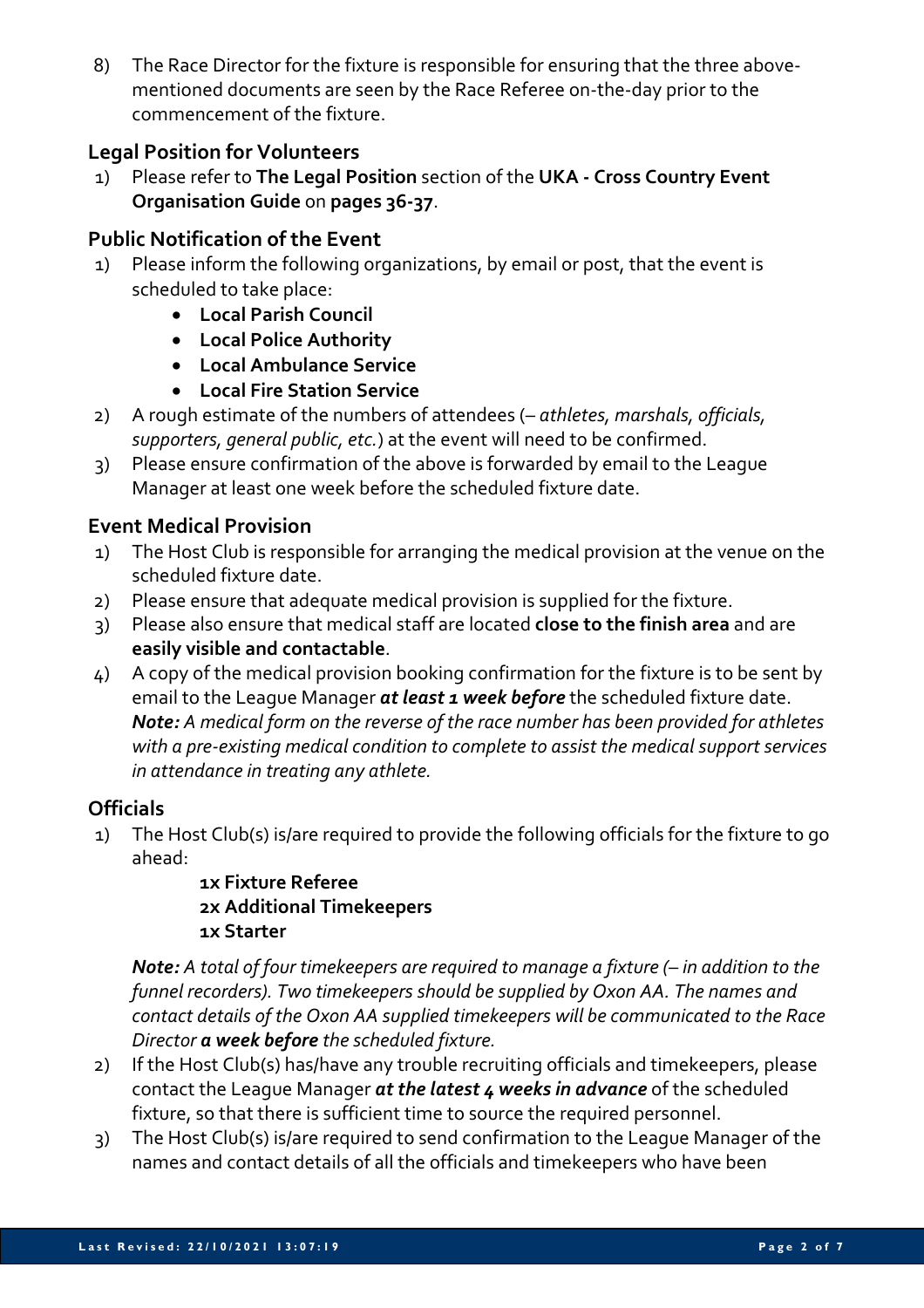confirmed to be officiating on the day *at least 8 days before* the fixture.

4) Some **provision for shelter** is to be made available for officials, timekeepers and both sets of funnel recorders, particularly relevant in the case of adverse weather conditions.

# **Funnel Recorders**

- 1) The Host Club is to provide **four finish recorders** for **EACH RACE** of the fixture (*two teams of two people to record the finishers across the line*). This allows the results team to troubleshoot any mistakes or queries that may arise.
- 2) Confirmation of the names and contact details of the finish recorders must be sent to the *OXL Results Secretary at least 1 week before* the scheduled fixture date. *Note: Instructions and materials for the fixture recorders at a briefing scheduled ahead of the first race on the day of the fixture by the OXL Results Secretary.*
- 3) With respect to the combined Round 3/Oxfordshire Cross Country Championships and Round 5 fixtures, a Runner will be required to deliver both the finish recorders' and timekeepers' manual and digital records to the OXL Results Secretary after the conclusion of each race.
- 4) The Host Club(s) is/are responsible for ensuring the Runner is made known to the OXL Results Secretary.

# **'Hares' & 'Sweepers'**

**1)** 'Hares' as well as 'Sweepers' are a **requirement for the U9 and U11 races**.

# **Marshals**

- 1) The Host Club(s) is/are responsible for providing and briefing the marshals for the event.
- 2) All Marshals must wear Hi-Vis bibs/jackets to indicate their marshalling role in the hosting of the fixture.
- 3) All Marshals shall, where possible, provide their **mobile phone numbers** to the Chief Marshal ideally in advance, if not, on the day before the start of the event.
- 4) The League Manager will aim to allocate a minimum of 8 marshals from the pool of club marshal volunteers provided along with clubs' League affiliation/membership confirmation in advance of the season.
- 5) What method(s) of communication will be in place for both officials and marshals?
- 6) Marshals will need to be provided with the following information:
	- **Emergency Telephone Number**
	- **Nearest Medical Provision at venue in relation to each position**
	- **Nearest Accident/Emergency Hospital Details**
- 7) Any runner seen to be wearing ear-plugs/headphones during a race is to be reported to Race Director and League Manager (*race number and club vest/t-shirt colour required*) immediately following the race.

# **Car Parking**

- 1) Has adequate parking provision been made available for the number of vehicles that are likely to attend the fixture?
- 2) Have sufficient marshals been allocated to manage the flow of traffic both into and out of the venue?
- 3) Will parking fees be required to be paid at this venue?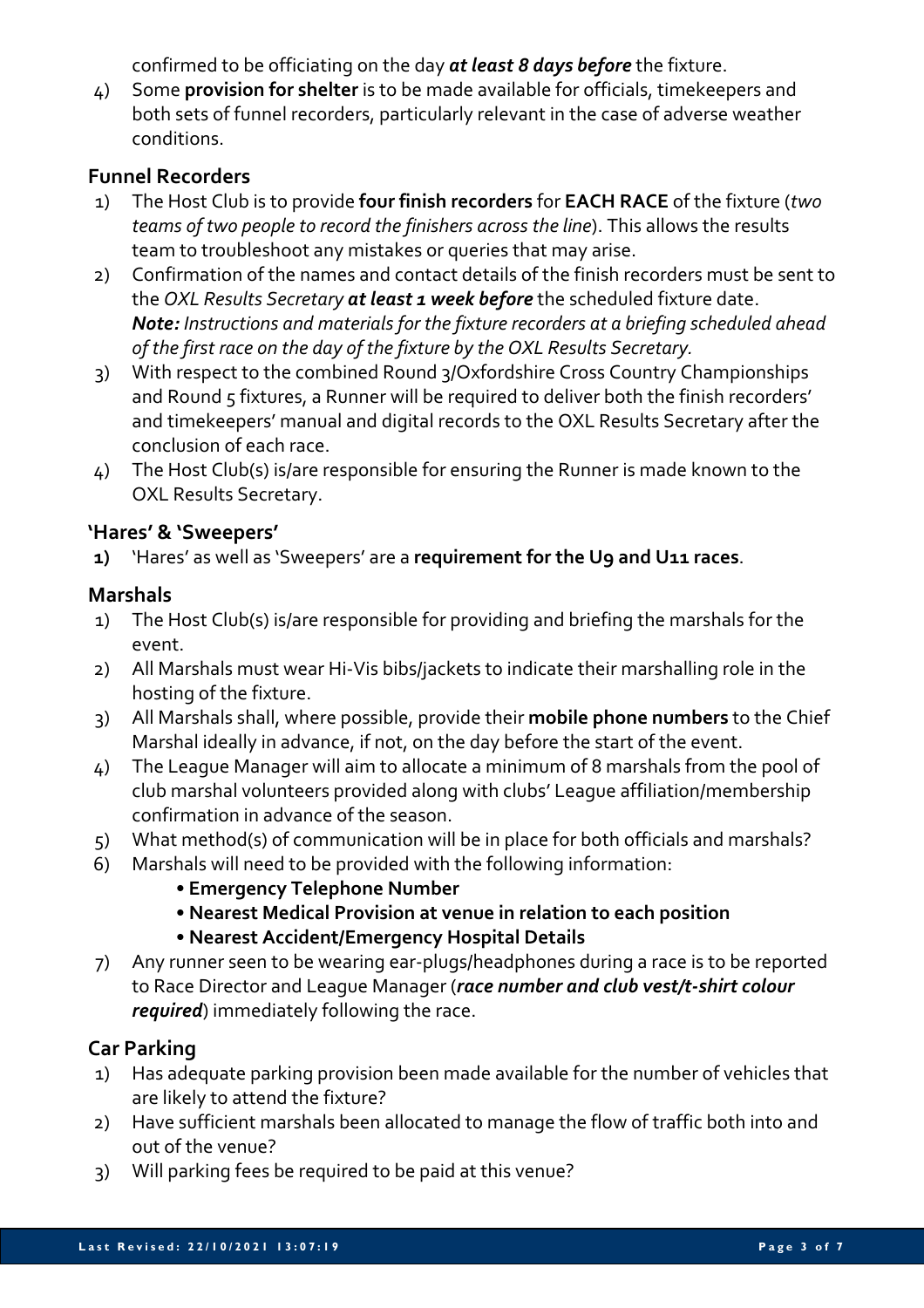- 4) A fixed parking fee of **£4.00 per vehicle** has been set for all fixtures for the **2021-22 season** as agreed at the 2017 AGM.
- 5) If the payment of parking fees is required, have sufficient marshals been allocated to ensure minimal delays at the entry to the venue?
- 6) Are alternative parking facilities available, should they be required?
- 7) What facility has/have the Host Club(s) put in place should a vehicle become trapped in mud, for example?
- 8) How will the Host Club(s) handle adverse weather conditions should they deteriorate dramatically (– *flooding, heavy snowfall, for example*) during the course the event?
- 9) Will there be any parking restrictions in force? If so, please inform the League Manger so this information can be distributed in advance accordingly.
- 10) Are there any areas at the venue that are restricted or out-of-bounds? If so, please notify the League Manager so that adequate notice can be given ahead of the fixture and please ensure the restricted area(s) is/are cordoned off and sufficient notices are in place to prevent athletes, coaches, officials and supporters from trespassing into the restricted area(s).

# **Toilet Provision**

- 1) Has suitable, adequate toilet provision been arranged to cope with the growing number of participants?
- 2) Portable toilets/urinals should be located as reasonably close as possible to the Start Area, at a suitable distance from any catering facilities that will be in place.
- 3) If deployed, when are the portable toilets/urinals to be removed from the venue?
- 4) **IMPORTANT:** To ensure the future use of all venues it is imperative that all possible measures are taken to warn all parties present on the day of the event, that peeing/defecating in public will not be tolerated.

# **Facilities**

- 1) The First Aid/Medical provision should be located beside or as near as possible to the Finish Area and have **high visibility**.
- 2) For the combined Round 3/Oxfordshire Cross Country Championships and Round 5 fixtures, what facilities will be made available for the on-the-day production and delivery of the results?
- 3) Are changing facilities to be made available?
- 4) Will the Host Club(s) be arranging to provide refreshments itself?
- 5) Has/have the Host Club(s) arranged third party refreshments provision?
- 6) The provision of refreshments at the event must be covered in the risk assessments.
- 7) If using a third party, please forward a copy of the third-party provider risk assessment to the League Manager along with the other documents requested.
- 8) With respect to the combined Round 3/Oxfordshire Cross Country Championships and Round 5 fixtures, has a suitable area for presentation of awards been arranged?
- 9) Award presentations are to be held ideally indoors or in an area with some degree of shelter from the elements.
- 10) The venue for any awards presentations must be cleared up afterwards.
- 11) What, if any, are the other facilities that will be made available on the day?
- 12) Confirmation of the event facility provision is to be sent to the League Manager *at least two weeks before* the scheduled fixture date.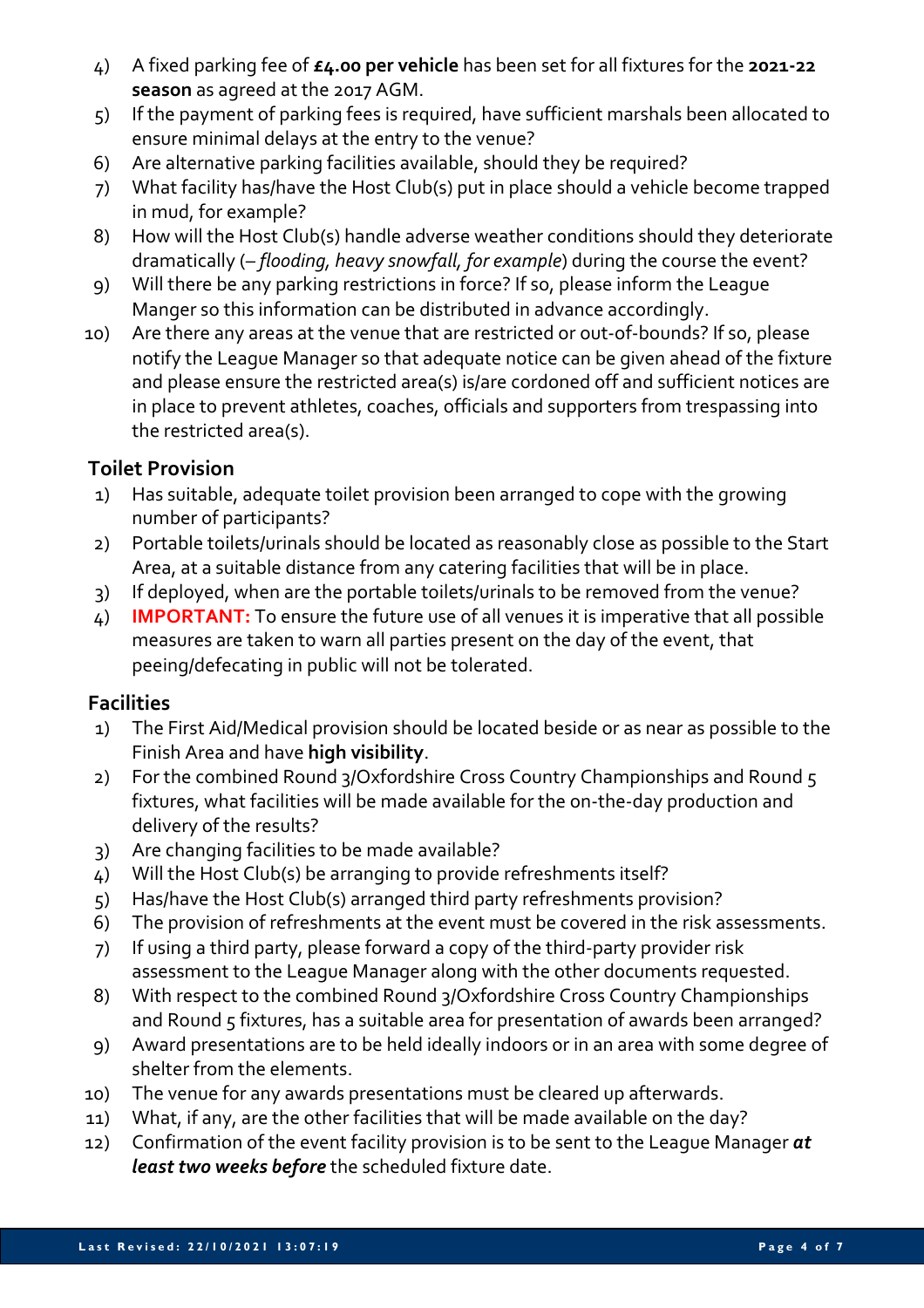# **Course Planning**

- 1) The target course distances should ideally be within **5om** of the advertised target maximum distances.
- 2) If a combined OXL/Oxon County XC Championships fixture is being hosted please contact the League Manager to confirm whether or not any race distances need to be altered to meet the selection criteria for higher-level competition for Oxon AA.
- 3) The lap length of a particular course should not be so short that slower competitors are lapped more than once.
- 4) Course maps are to be provided on-the-day that indicate the following:
	- **Race Routes** *(including Start & Finish location(s)) Note: If the routes have changed since the previous hosting of the fixture this needs to be clearly marked on the maps.*
	- **Race Start Times and Course Distances**
	- **Marshal Positions**
	- **Area for Club Tents**
	- **Medical Services Provision Location**
	- **Access Route for Emergency Vehicles**
	- **Gated Access -** *that is to be manned*
	- **Catering Provision Location**
	- **Toilet Provision Location**

#### **Start Area**

- 1) The start should be wide enough to permit each team a space on the line for at least one runner and sufficiently far from the first corner/obstacle to allow each runner to negotiate that corner/obstacle without being impeded by other competitors.
- 2) The OXL will provide Feather Flags on the day of the fixture to mark the Start line.

# **Finish Area**

- 1) It is strongly advised that the finish area is sited on the outside of the course adjacent to a road, where possible, to ensure that emergency medical services are able to have easy access to the area without having to cross the course.
- 2) Sufficient space is to be provided and sectioned off to the general public for the purposes of the officials, timekeepers and finish recorders.
- 3) The **finish funnel needs to be at least 80 metres long** to avoid congestion at the finish line and needs to incorporate a narrow (*– one-person wide*) last 70 metres long section for the purpose of recording the finishers.
- 4) The OXL will provide Feather Flags on the day of the fixture to mark the Finish line.

# **Race Timetable**

- 1) The race timetable will be confirmed ahead of each fixture under the event notice on the League website. Please check the website a week before the scheduled fixture in case of any changes.
- 2) Any changes to the normal schedule will be communicated to clubs and athletes via the League's website.

# **Pre-Event Notice(s)**

1) Any important/critical fixture information should be passed on to the League Manager so that it can to be communicated and distributed to clubs and athletes via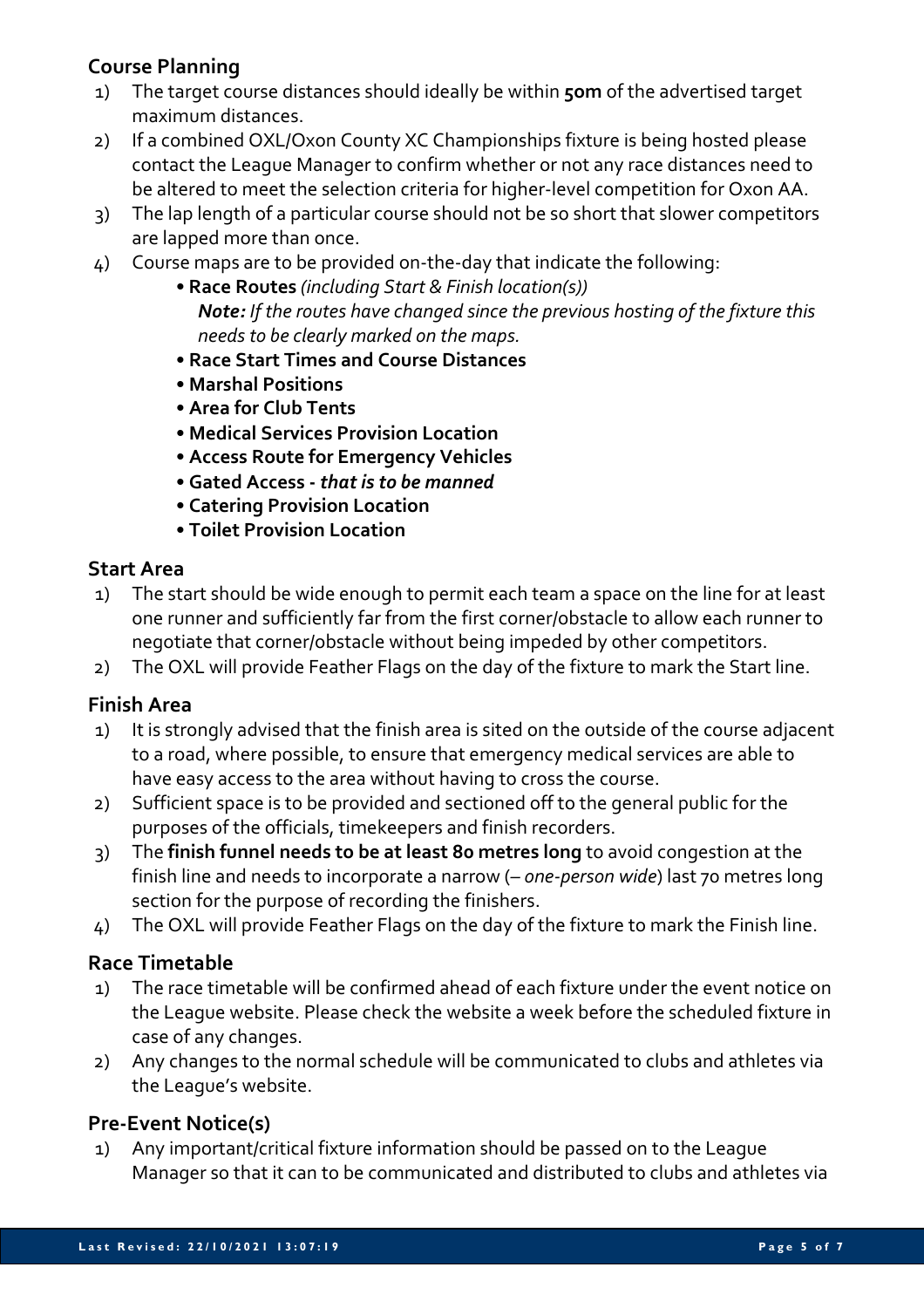the League website and social media as promptly as possible.

# **Day of Fixture**

- 1) The OXL Manager or nominated representative from the OXL management team will be present at each fixture.
- 2) As far as practicable, please ensure that all competitors are wearing their club vest/ t-shirt with race number securely fastened, clearly visible and not disfigured in any way to allow the recording of the race numbers both manually and digitally.

#### **Disputes**

- 1) It is the duty of the Race Referee to enforce the rules in the event of dispute.
- 2) Any disputes relating to complaints about athletes, coaches and team managers, and any decisions that may lead to an athlete being disqualified must be dealt with by the Race Referee in liaison with the League Manager.
- 3) Any disputes relating to the organisation of the event or the results are to be directed to the League Manager.
- 4) The League Manager will seek advice from the OXL management team and/or Officials as required.
- 5) Any sensitive matters should be dealt with in an area of privacy.
- 6) Will a suitable location be available at the race venue should it be required?

#### **Event Cancellation**

- 1) The above-mentioned risk assessments should already incorporate how the circumstances that could cause the cancellation of a fixture will be dealt with, particularly on the day of the event.
- 2) The ultimate responsibility for cancellation of any fixture or race remains the responsibility of the event Race Director.
- 3) The Race Director can expect full support from the OXL Committee.
- 4) When a fixture is threatened by bad weather (– *as has happened twice in recent seasons*), the League Management will aim to provide up-to-date information to clubs and participants via a 'news' notice posted on the website, social media and RSS feed posts in the lead-up to the fixture, and will aim to publish a final decision to go ahead or cancel by the Friday evening at the latest.
- 5) The normal method is for fixture cancellation notification is to post a notice on the OXL website, on the Social Media platforms and via the OXL RSS feed.

# **Post Event Cleanup**

- 1) The Host Club(s) will ultimately be responsible for leaving the venue in an orderly state, removing all litter, clothing and any other material belonging to the event or left behind by athletes or clubs.
- 2) The Host Club(s) should contact the landowner immediately following the event to ensure there are no issues arising from the fixture.
- 3) The League Manager is to be advised straightaway if there are any issues.
- 4) Appropriate action should be taken immediately to resolve any issues to the satisfaction of the landowner and to ensure the venue may continue to be used for future fixtures.

# **Event Costs**

1) The levy of car parking fees is the standard mechanism by which the Host Club(s)